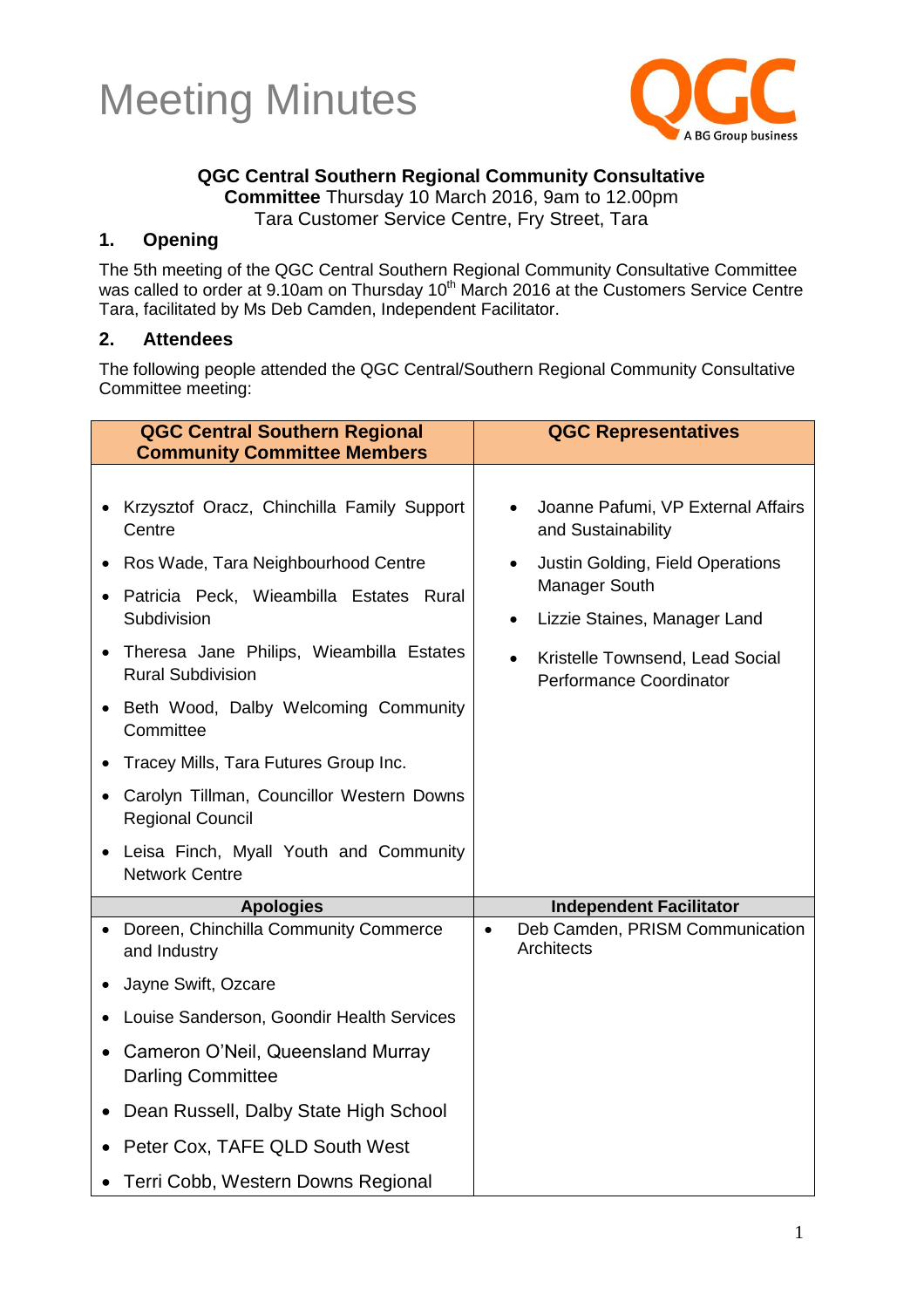

**Council** 

Leanne Evans, Chinchilla Community Unity Group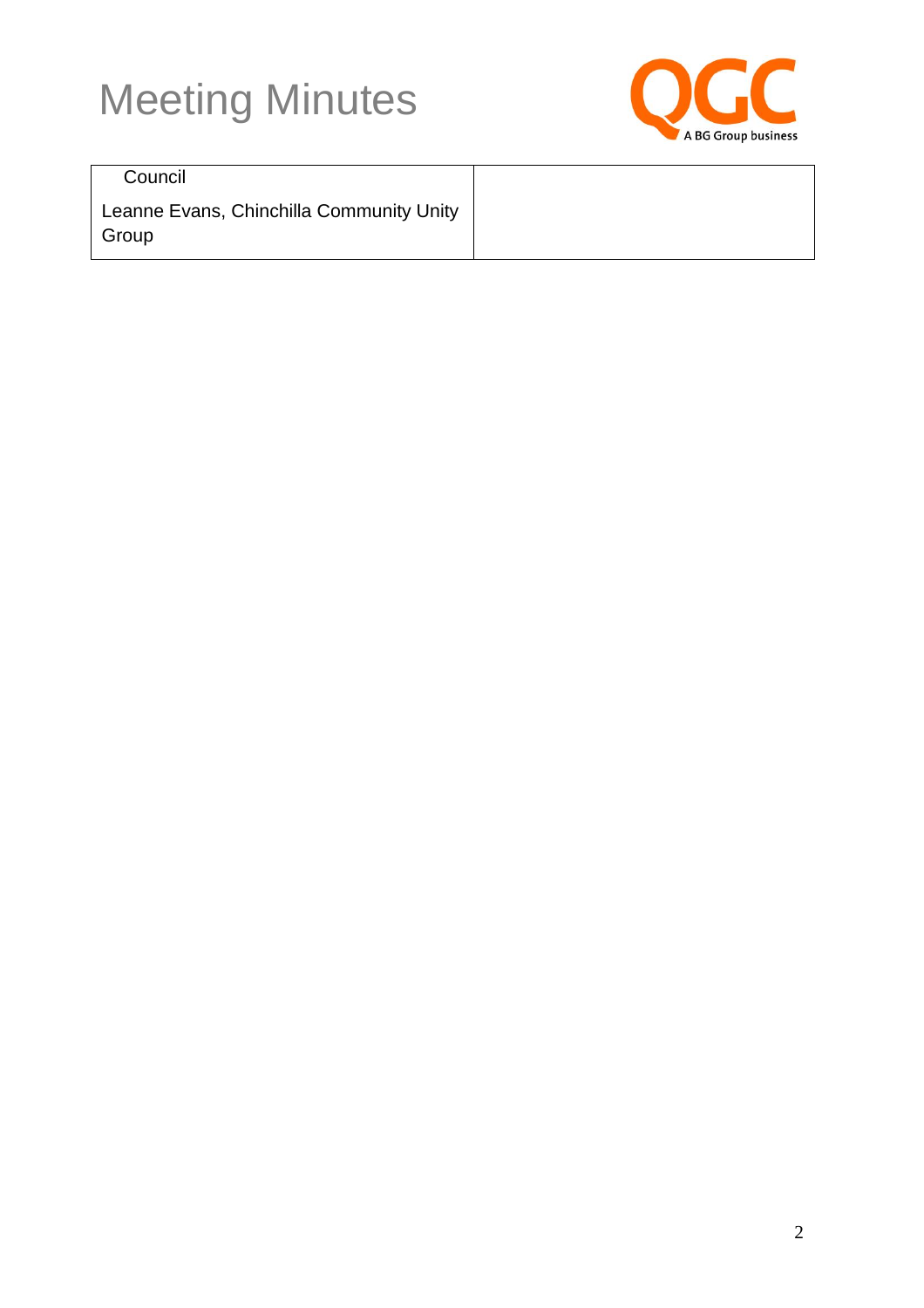

### **Meeting agenda**

The following items of business were discussed as per the meeting agenda:

| <b>Agenda item</b>                             | <b>Details</b>                                                                                                                                                                                                                                                                                                                                                                                                                                                                |
|------------------------------------------------|-------------------------------------------------------------------------------------------------------------------------------------------------------------------------------------------------------------------------------------------------------------------------------------------------------------------------------------------------------------------------------------------------------------------------------------------------------------------------------|
| a. Meeting overview                            | Deb Camden gave a broad overview of the meeting format and<br>acknowledged the traditional owners of the land, recognising past and<br>present elders.                                                                                                                                                                                                                                                                                                                        |
| b. Safety moment                               | Deb Camden invited Committee members to share a safety moment.                                                                                                                                                                                                                                                                                                                                                                                                                |
|                                                | Kristelle Townsend shared safety moment regarding the importance of<br>proper disposal of rubbish and some of the recent projects which QGC had<br>participated in to assist in managing this impact including a roadside clean<br>up by Veolia and participation in Clean Up Australia Day.                                                                                                                                                                                  |
|                                                | A committee member noted that Waminda Services in Dalby have started a<br>new business whereby services (such as rubbish pickups) could be<br>contracted to businesses like QGC.                                                                                                                                                                                                                                                                                              |
| c. Introductions                               | Deb Camden outlined the agenda of the meeting and led roundtable<br>introductions of Community Committee members and QGC<br>representatives.                                                                                                                                                                                                                                                                                                                                  |
| d. Adoption of<br><b>Minutes</b>               | Deb Camden asked the Committee to formally consider the 3 <sup>rd</sup> December<br>2015 minutes and asked for suggested changes.                                                                                                                                                                                                                                                                                                                                             |
|                                                | The 2015 Central Southern Regional Community Consultative Committee<br>minutes were adopted by the Committee.                                                                                                                                                                                                                                                                                                                                                                 |
| e. QGC &<br><b>Operations</b><br><b>Update</b> | Joanne Pafumi, VP of External Affairs and Sustainability provided the<br>committee with a QGC Update:                                                                                                                                                                                                                                                                                                                                                                         |
|                                                | Joanne acknowledged the feedback provided to the business from the<br>meeting in December 2015. Joanne noted the interest in having Executive<br>attendance at the meetings and informed the committee for future meetings<br>executive attendance would be shared.                                                                                                                                                                                                           |
|                                                | Joanne informed the committee that today's meeting presentation had<br>been informed by the feedback at the previous meeting and with the intent<br>of being able to provide some in-depth responses to queries and concerns<br>from the last meeting.                                                                                                                                                                                                                        |
|                                                | <b>QGC Update</b>                                                                                                                                                                                                                                                                                                                                                                                                                                                             |
|                                                | BG Group is now a part of Royal Dutch Shell<br>For QGC it is business as usual while Shell integration planning<br>$\bullet$<br>progresses<br>The safety of our staff and communities remains our priority<br>Moving towards plateau production mid 2016<br>$\bullet$<br>Low oil price environment demands focus on:<br>Optimising our performance across the integrated gas chain<br>- Achieving high rates of efficiency and productivity<br>Delivering Charlie development |
|                                                | <b>Operations Update</b>                                                                                                                                                                                                                                                                                                                                                                                                                                                      |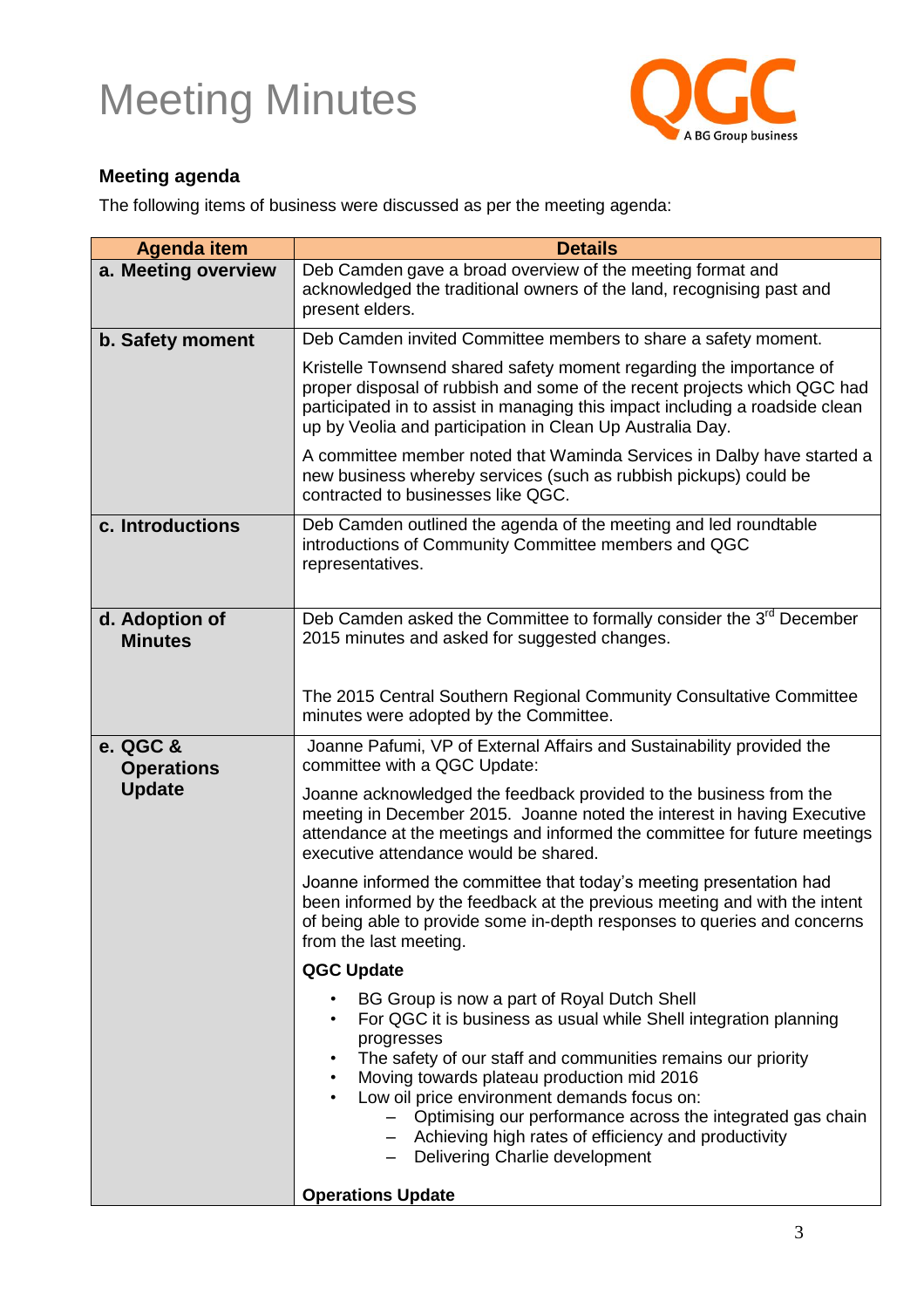

| <b>Agenda item</b> | <b>Details</b>                                                                                                                                                                                                                                                                                                                                                                                                                                                                                                    |  |
|--------------------|-------------------------------------------------------------------------------------------------------------------------------------------------------------------------------------------------------------------------------------------------------------------------------------------------------------------------------------------------------------------------------------------------------------------------------------------------------------------------------------------------------------------|--|
|                    | Continuing to ramp up production<br>$\bullet$<br>Operating under routine conditions including for maintenance<br>$\bullet$<br>schedules<br>From time to time this may involve localised flaring<br>Q2 2016 will commence the next phase of trials for Remotely<br><b>Piloted Aircraft Systems (RPAS)</b>                                                                                                                                                                                                          |  |
|                    | A committee member comments as to whether QGC notifies the fire<br>emergency services department when flaring occurs as this would help to<br>alleviate the need for volunteer fire services to respond to an incident which<br>may be just flaring.                                                                                                                                                                                                                                                              |  |
|                    | Action: Kristelle Townsend to arrange a meeting with Firecom (part of fire<br>and emergency service department) to discuss a process whereby they<br>can receive relevant flaring information if they are notified of a fire within an<br>area of QGCs infrastructure.                                                                                                                                                                                                                                            |  |
|                    | <b>Remotely Piloted Aircraft Systems (Drone) Trial</b><br>12 week trial, 2 days per week, daytime only<br>Conduct routine monitoring of QGC infrastructure on group of<br>$\bullet$<br>landholder properties in northern region<br>Strict guidelines around image capture to protect privacy<br>Improves operational efficiency to monitor 2,600+ wells over large<br>areas<br>Partnership with Boeing (Insitu) to develop technology which is<br>$\bullet$<br>expected to benefit other industries in Queensland |  |
|                    | Potential benefits of the trial:                                                                                                                                                                                                                                                                                                                                                                                                                                                                                  |  |
|                    | Reduces land access requests<br>Reduces risk of land access breaches<br>Reduces time for landholders to liaise<br>Reduces road traffic and improve safety<br>Value adds the work profile for wellsite operators<br>Improves wellsite performance                                                                                                                                                                                                                                                                  |  |
|                    | A committee member noted that some agricultural businesses in the region<br>already utilise drones over their properties and therefore the flight paths of<br>QGC's system would need to take this into consideration.                                                                                                                                                                                                                                                                                            |  |
|                    | Joanne Pafumi responded that QGC's RPAS requires Civil Aviation Safety<br>Authority (CASA) approval and those landholders who will have QGCs<br>RPAS activity over their properties will be engaged with to take other flight<br>activities into consideration.                                                                                                                                                                                                                                                   |  |
|                    | A committee member questioned as to whether the RPAS technology will<br>impact on the number of operational positions required for the business.                                                                                                                                                                                                                                                                                                                                                                  |  |
|                    | Joanne Pafumi responded that the RPAS technology will not replace the<br>need for on the ground maintenance and visitation of well sites but will<br>assist the field operational roles to value add through less driving time and<br>more time to concentrate work on meaningful maintenance and operational                                                                                                                                                                                                     |  |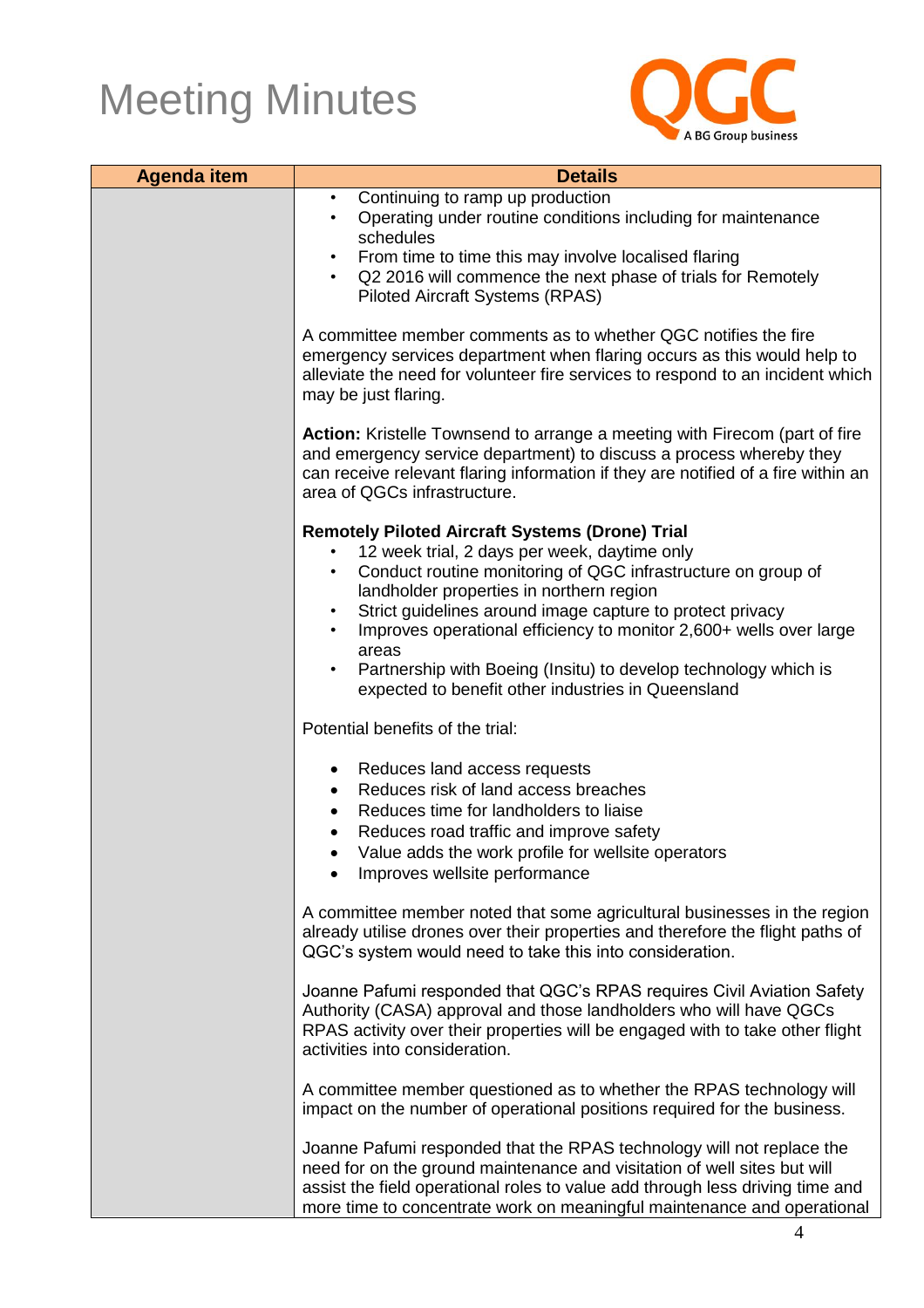

| <b>Agenda item</b> | <b>Details</b>                                                                                                                                |  |
|--------------------|-----------------------------------------------------------------------------------------------------------------------------------------------|--|
|                    | activities.                                                                                                                                   |  |
|                    | <b>Charlie Project Update</b>                                                                                                                 |  |
|                    | Project site offices established                                                                                                              |  |
|                    | Charlie FCS:                                                                                                                                  |  |
|                    | - Civil works underway                                                                                                                        |  |
|                    | - Access road civil works underway                                                                                                            |  |
|                    | - Services pads under development                                                                                                             |  |
|                    | - Bundi Road upgrade under construction<br>Construction water bore operational                                                                |  |
|                    | Borrow pit for gravel opened                                                                                                                  |  |
|                    | Wells being drilled<br>$\bullet$                                                                                                              |  |
|                    | 830 people mobilised and increasing weekly<br>$\bullet$                                                                                       |  |
|                    | Workforce based in:                                                                                                                           |  |
|                    | - Windmill Accommodation Park                                                                                                                 |  |
|                    | - Wandoan Accommodation Park                                                                                                                  |  |
|                    | - Woleebee Creek camp<br>CPB is the key contractor for the Charlie Development and is                                                         |  |
|                    | responsible for accommodating their staff                                                                                                     |  |
|                    | It is expected that the peak in staff required for the project will rise                                                                      |  |
|                    | and fall quickly                                                                                                                              |  |
|                    | QGC is working with its contractors to help ensure that the<br>$\bullet$                                                                      |  |
|                    | construction workforce positively contributes to the community                                                                                |  |
|                    | during the construction period<br>A breakdown of expenditure percentages by supplier location was                                             |  |
|                    | provided including 15 new contracts awarded within QGC's direct                                                                               |  |
|                    | operational region, 27 to Queensland businesses and 8 interstate.                                                                             |  |
|                    |                                                                                                                                               |  |
|                    | A committee member questioned as to level of local content involvement                                                                        |  |
|                    | which local businesses were able to provide to the camps e.g. supply of                                                                       |  |
|                    | food.                                                                                                                                         |  |
|                    | Joanne Pafumi commented that QGC has requested greater oversight from                                                                         |  |
|                    | our contractors with regards to local content spend and this included the                                                                     |  |
|                    | camp. While some items weren't able to be purchased through local<br>business due to bulk volumes required, QGC will continue work with and   |  |
|                    | monitor our key contractors to ensure we are receiving and the data                                                                           |  |
|                    | required to make informed decisions.                                                                                                          |  |
|                    |                                                                                                                                               |  |
|                    |                                                                                                                                               |  |
|                    | A committee member enquired as to whether QGC had seen the UQ report<br>outlining socio economic data on local business, the committee member |  |
|                    | noted that there was some interesting statistics sourced through the tax                                                                      |  |
|                    | office which helped to illustrate the position of businesses before, during                                                                   |  |
|                    | and after the construction phase, in addition to changes in wages.                                                                            |  |
|                    | Action: Kristelle Townsend to investigate the UQ study data.                                                                                  |  |
| h. Items arising   | Joanne Pafumi, VP of External Affairs and Sustainability provided the                                                                         |  |
| from last          | committee with an update and response to queries and concerns raised at                                                                       |  |
| meeting            | the previous meeting:                                                                                                                         |  |
|                    | <b>Community Procurement</b>                                                                                                                  |  |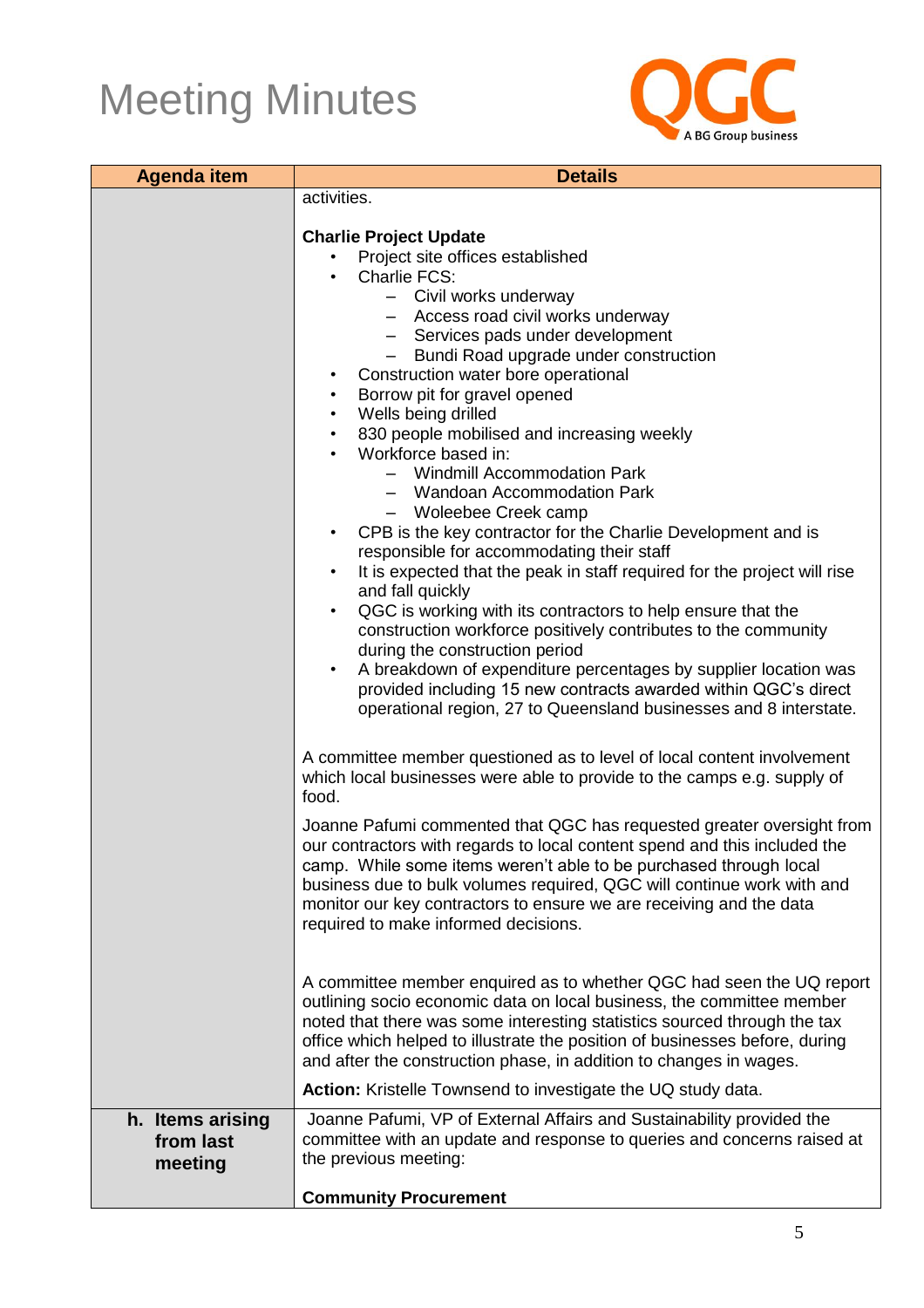

| <b>Agenda item</b> | <b>Details</b>                                                                                                                                                                                                                                                                                                                                                                                                                                                                                                                                                                                                                                                                                                                                                                                                                                                                                                                                                                                                          |
|--------------------|-------------------------------------------------------------------------------------------------------------------------------------------------------------------------------------------------------------------------------------------------------------------------------------------------------------------------------------------------------------------------------------------------------------------------------------------------------------------------------------------------------------------------------------------------------------------------------------------------------------------------------------------------------------------------------------------------------------------------------------------------------------------------------------------------------------------------------------------------------------------------------------------------------------------------------------------------------------------------------------------------------------------------|
|                    | Based on the 2015 financial year figures                                                                                                                                                                                                                                                                                                                                                                                                                                                                                                                                                                                                                                                                                                                                                                                                                                                                                                                                                                                |
|                    | Spend by the business was across a number of the communities in<br>the Western Downs                                                                                                                                                                                                                                                                                                                                                                                                                                                                                                                                                                                                                                                                                                                                                                                                                                                                                                                                    |
|                    | More than half the vendors which QGC works with in QLD are<br>located in the Western Downs                                                                                                                                                                                                                                                                                                                                                                                                                                                                                                                                                                                                                                                                                                                                                                                                                                                                                                                              |
|                    | Western Downs and Toowoomba represent 82% of the regional<br>spend                                                                                                                                                                                                                                                                                                                                                                                                                                                                                                                                                                                                                                                                                                                                                                                                                                                                                                                                                      |
|                    | The breakdown of contracted regional spend in Western Downs<br>communities were as follows 31% Dalby, 27% Chinchilla, 25%<br>Tara, 12% Wandoan and 5% other towns.<br>362 vendors in the Western Downs supplied our business                                                                                                                                                                                                                                                                                                                                                                                                                                                                                                                                                                                                                                                                                                                                                                                            |
|                    | Additional \$3.2 million spent on credit cards with over 9,000 of these<br>types of transactions in 2015                                                                                                                                                                                                                                                                                                                                                                                                                                                                                                                                                                                                                                                                                                                                                                                                                                                                                                                |
|                    | A committee member enquired regarding the 25% regional spend within<br>Tara and noted whether this was due to past civil contractors who use to<br>be based in the region.                                                                                                                                                                                                                                                                                                                                                                                                                                                                                                                                                                                                                                                                                                                                                                                                                                              |
|                    | Joanne Pafumi responded that this percentage would have taken into<br>account any contracts which were in place during the 2015 financial year.                                                                                                                                                                                                                                                                                                                                                                                                                                                                                                                                                                                                                                                                                                                                                                                                                                                                         |
|                    | <b>Expanded local content policy</b><br>Joanne Pafumi noted that she is the executive responsible for local content<br>in the business and explained that QGC recognised that local content is<br>really important to our communities and that the business is collectively<br>working to try and better address this area.<br>Extensive consultation with business and industry and internally in<br>2015<br>Key changes in approach:<br>- Clarifies definitions for 'local' and 'participation'<br>- Establishes new full, fair and reasonable contract strategy<br>Increased transparency in reporting<br>The business has a holistic approach to local content, it includes<br>everything that the business does to support jobs and investment<br>Local Content Policy objectives:<br>Support competitive procurement: Actively encouraging local<br>participation in supply chain<br>Facilitate job creation: Employees and contractors<br>Promote reconciliation: Employment, Training and Business<br>$\bullet$ |
|                    | Development<br>Build economic sustainability: Develop regional communities                                                                                                                                                                                                                                                                                                                                                                                                                                                                                                                                                                                                                                                                                                                                                                                                                                                                                                                                              |
|                    | A committee member enquired as to whether QGC has a policy whereby<br>we prioritise employing local people.                                                                                                                                                                                                                                                                                                                                                                                                                                                                                                                                                                                                                                                                                                                                                                                                                                                                                                             |
|                    | Joanne Pafumi responded that QGC does have incentives in place to<br>encourage staff to live locally including relocation packages and a local<br>living allowance however with the Shell transition being a possibility in the<br>past 12months this has delayed, decreased position recruitment for some<br>areas or some positions have been filled as contract roles as opposed to                                                                                                                                                                                                                                                                                                                                                                                                                                                                                                                                                                                                                                  |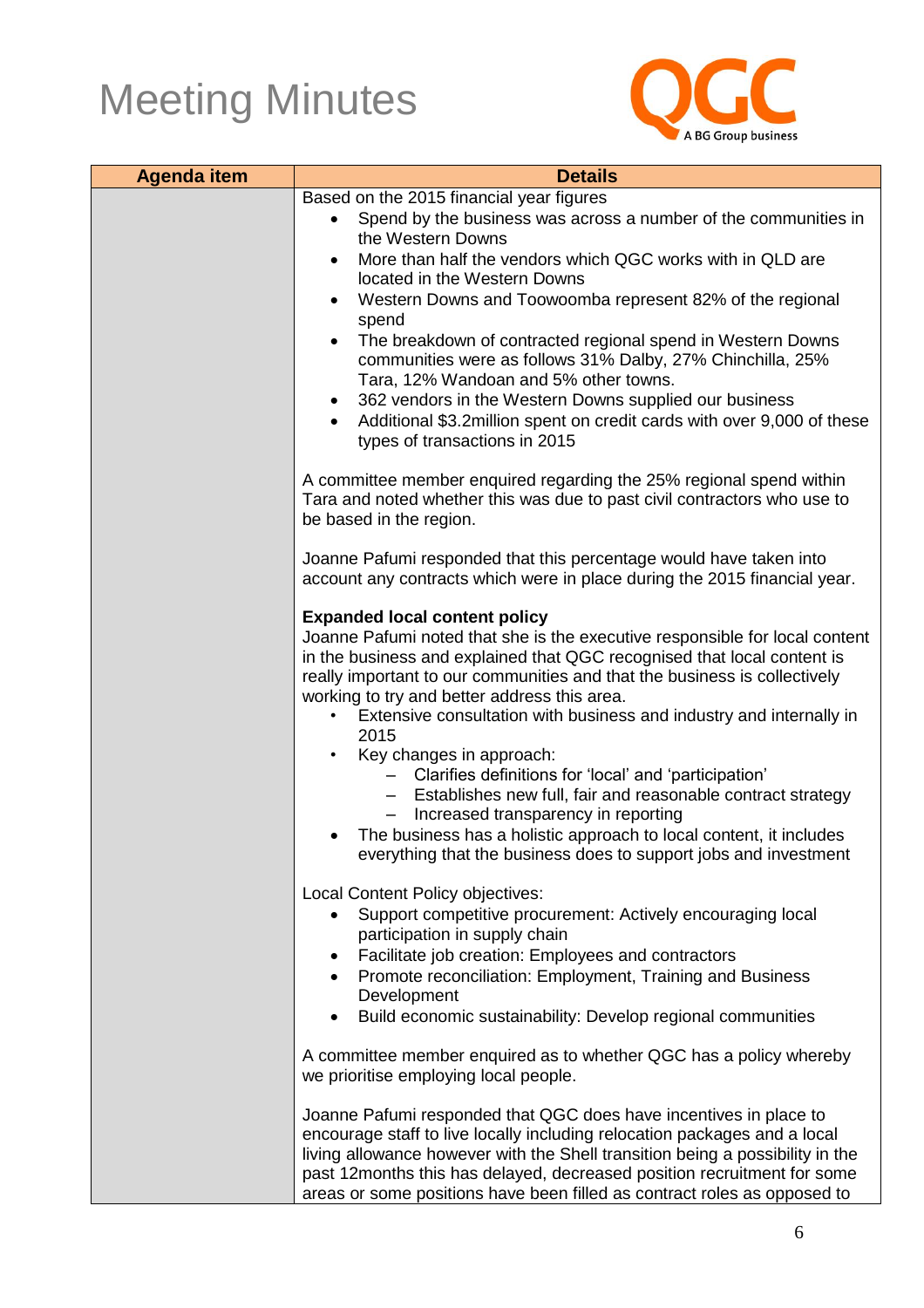

| <b>Agenda item</b> | <b>Details</b>                                                                                                                                                                                                                                                                                                                                                                                                                                                                                                                                                                                                                                                                                                                                                                                                                                                                                                                   |  |
|--------------------|----------------------------------------------------------------------------------------------------------------------------------------------------------------------------------------------------------------------------------------------------------------------------------------------------------------------------------------------------------------------------------------------------------------------------------------------------------------------------------------------------------------------------------------------------------------------------------------------------------------------------------------------------------------------------------------------------------------------------------------------------------------------------------------------------------------------------------------------------------------------------------------------------------------------------------|--|
|                    | permanent positions. Additionally, the business is also working to further<br>develop a training and development strategy as a part to developing a local<br>workforce which meet the skills required by the business.                                                                                                                                                                                                                                                                                                                                                                                                                                                                                                                                                                                                                                                                                                           |  |
|                    | <b>Simplified processes</b><br>There were a number questions and concerns raised regarding QGC's<br>previous processes therefore QGC has some new ways which interested<br>businesses can register their contracting and supplier interests with us.                                                                                                                                                                                                                                                                                                                                                                                                                                                                                                                                                                                                                                                                             |  |
|                    | <b>Registering Interest</b><br>1. Register interest online at qgc.com.au<br>2. Visit a Supplier Information Session<br>3. Join a network<br>4. Contact our major contractors directly<br>5. Express interest for project work - ICN Gateway                                                                                                                                                                                                                                                                                                                                                                                                                                                                                                                                                                                                                                                                                      |  |
|                    | Learning about opportunities<br>1. Direct invitation<br>- Low value transactions<br><b>Private tenders</b><br>1. Emails through chambers and business networks<br>2. Promotion on ICN Gateway                                                                                                                                                                                                                                                                                                                                                                                                                                                                                                                                                                                                                                                                                                                                    |  |
|                    | Prequalification<br><b>Achilles First Point Supplybase</b><br>During tender processes                                                                                                                                                                                                                                                                                                                                                                                                                                                                                                                                                                                                                                                                                                                                                                                                                                            |  |
|                    | Tender submissions<br>Local content plans required under stronger tender evaluation<br>criteria                                                                                                                                                                                                                                                                                                                                                                                                                                                                                                                                                                                                                                                                                                                                                                                                                                  |  |
|                    | <b>Total Workforce 2015 Financial Year</b><br>Workforce figures as of June 2015 were shared with the committee.<br>As of June 2015 there were just over 6000 project and operations<br>contractors and direct employees to the business<br>Total workforce pattern reflects the change in transition from project<br>$\bullet$<br>to operations<br>In the upstream, our employees are located in three bases:<br>$\bullet$<br>North - Woleebee Creek<br>Central – Chinchilla where our main operations and supply bases<br>are located<br>South - Ruby Jo.<br>Within the Upstream operational area there are approximately 680<br>employees directly with the business 495 of these are based in<br>central, 109 in south and 76 in the northern region<br>The shift in personnel has made a significant change to our<br>$\bullet$<br>accommodation demand in 2015<br>We have removed 2,000 beds from our company facilities by |  |
|                    | reducing the size of 2 camps, demobilising our 2 oldest and<br>mothballing Jordan camp.<br>We have preferred to use camps in Chinchilla combined with the<br>$\bullet$<br>introduction of daily commutes to our nearby facilities.                                                                                                                                                                                                                                                                                                                                                                                                                                                                                                                                                                                                                                                                                               |  |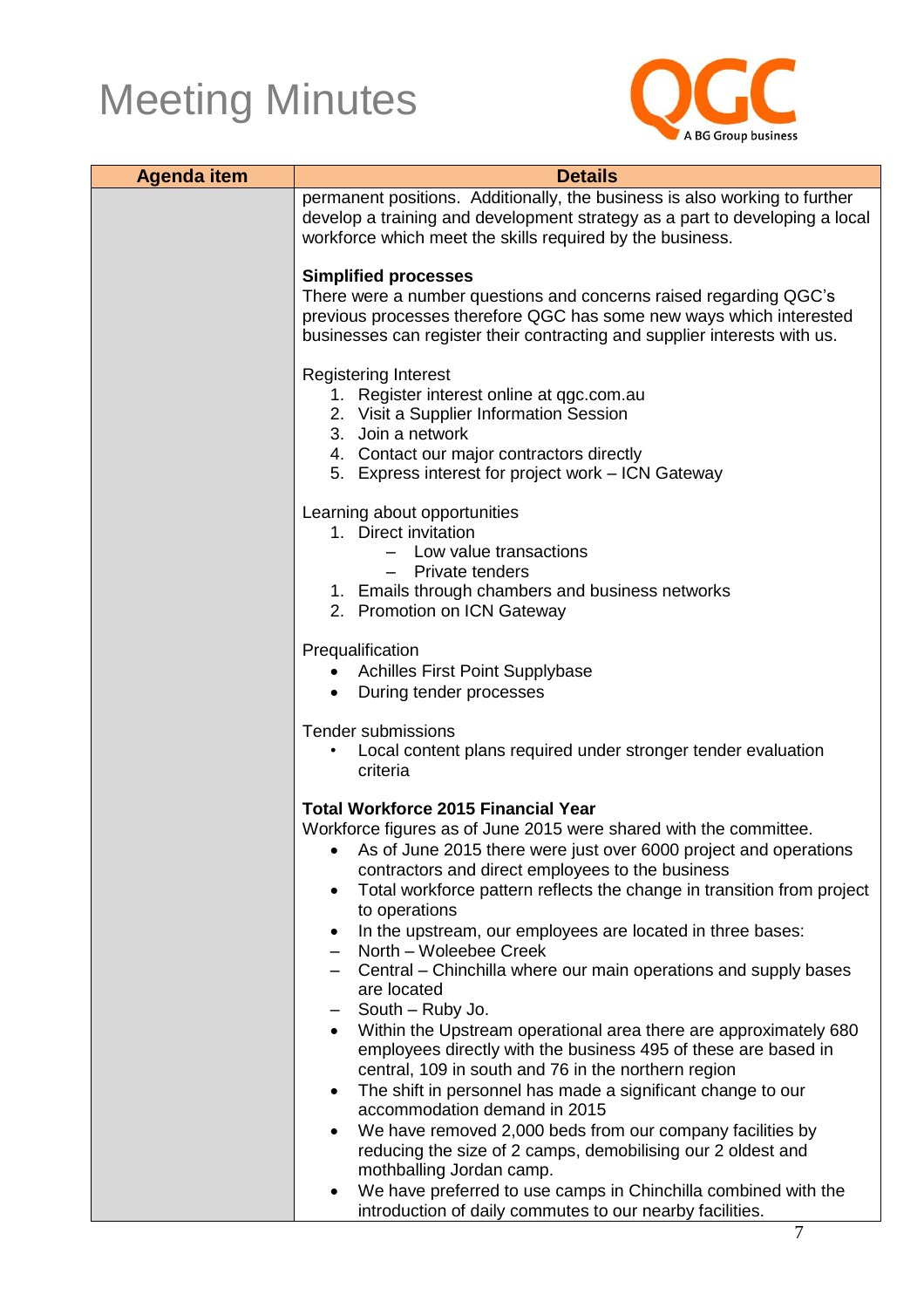

| <b>Agenda item</b> | <b>Details</b>                                                                                                                         |
|--------------------|----------------------------------------------------------------------------------------------------------------------------------------|
|                    | This decision was influenced by feedback from community<br>$\bullet$<br>meetings that they would prefer our people to be in Chinchilla |
|                    | Presently 25% of our direct workforce based in the Upstream field<br>$\bullet$                                                         |
|                    | reside locally in the Western Downs.                                                                                                   |
|                    | <b>Local Living Plan</b>                                                                                                               |
|                    | There are several strategies and actions the business is working on to                                                                 |
|                    | develop a local living plan including:<br>Traineeships and apprenticeships                                                             |
|                    | Developing a formal program                                                                                                            |
|                    | Proposal for apprentices from 2017                                                                                                     |
|                    | Lifestyle rosters                                                                                                                      |
|                    | Matching jobs with lifestyle rosters eg 5/2, 4/4                                                                                       |
|                    | Local incentives                                                                                                                       |
|                    | Reviewing package of incentives and allowances<br>٠<br>Extended existing incentive established for project<br>$\bullet$                |
|                    |                                                                                                                                        |
|                    | Contractor team                                                                                                                        |
|                    | Identifying potential scope for operational contractors to support<br>local employment                                                 |
|                    | Social investment                                                                                                                      |
|                    | Investments in education (STEM) and vocational training, health<br>and regional liveability eg Try-A-Trade                             |
|                    | On-boarding programs for new families                                                                                                  |
|                    | Recruitment                                                                                                                            |
|                    | Initiatives to source local candidates                                                                                                 |
|                    | Reviewing relocation packages<br>$\bullet$                                                                                             |
|                    | <b>Trade Futures Program</b>                                                                                                           |
|                    | Significant increase in intake for Dalby State High School Trade<br>Futures program                                                    |
|                    | 3 Year 12 students continuing from 2015                                                                                                |
|                    | - 11 Year 11 students commencing in 2016<br>Certified training program:                                                                |
|                    | - Two years                                                                                                                            |
|                    | - One day per month and 2, 1 week period per year spent in<br>field                                                                    |
|                    | Involves practical experiences in the Ruby Jo and Kenya                                                                                |
|                    | operations<br><b>Compete Certificate II in Plant Process</b>                                                                           |
|                    | Potential pipeline to further trade or technical training and jobs in                                                                  |
|                    | either gas or manufacturing industries                                                                                                 |
|                    | A committee member questioned as to what is the industry                                                                               |
|                    | pathways/industry based training available for local people if they didn't                                                             |
|                    | presently have the skills required to work in the industry.                                                                            |
|                    | Joanne Pafumi noted that at present we are progressing work around job                                                                 |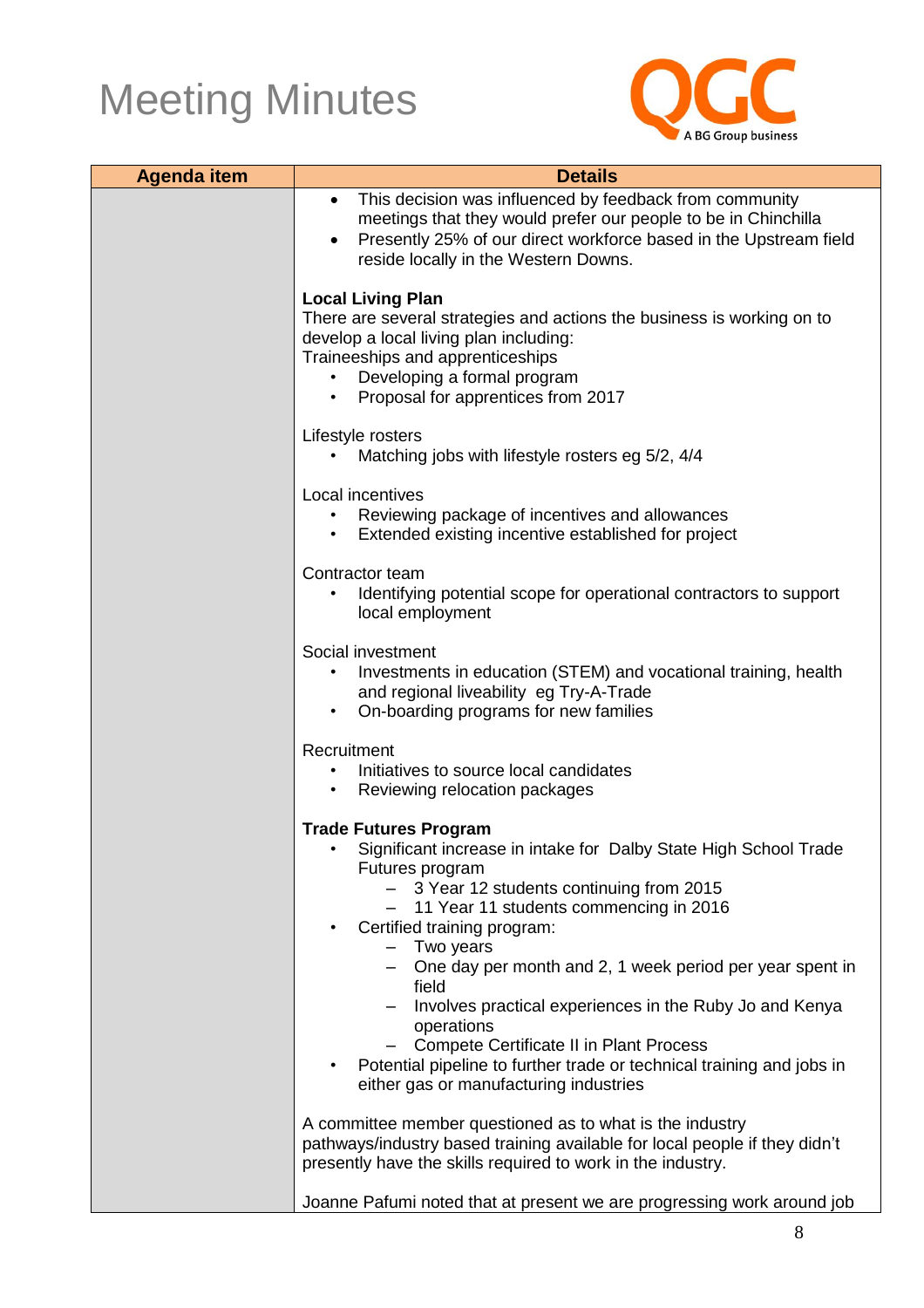

| <b>Agenda item</b>                               | <b>Details</b>                                                                                                                                                                                                                                                                                                                                                                                                                                                                                                                                                                                                                                                           |
|--------------------------------------------------|--------------------------------------------------------------------------------------------------------------------------------------------------------------------------------------------------------------------------------------------------------------------------------------------------------------------------------------------------------------------------------------------------------------------------------------------------------------------------------------------------------------------------------------------------------------------------------------------------------------------------------------------------------------------------|
|                                                  | and workforce design which will assist with clarifying dedicated pathways<br>or training programs for entry level positions. QGC is also working with<br>other proponents on collaborative training and development initiatives for<br>the industry such as the try-a-trade program in addition to the strategies<br>outlined above                                                                                                                                                                                                                                                                                                                                      |
|                                                  | A committee member asked as to whether Tara was included as part of the<br>Try-a-Trade program.                                                                                                                                                                                                                                                                                                                                                                                                                                                                                                                                                                          |
|                                                  | Action: Kristelle Townsend to find out if Tara is eligible and involved in the<br>try-a-trade program.                                                                                                                                                                                                                                                                                                                                                                                                                                                                                                                                                                   |
| <b>Rural Property</b><br>Î,<br><b>Management</b> | Lizzie Staines, Manager of Land provided the committee with a an update<br>on Rural Property Management:                                                                                                                                                                                                                                                                                                                                                                                                                                                                                                                                                                 |
|                                                  | <b>Rural Property Management</b><br>The transition of QGC land to Stanbroke is almost complete<br>QGC has honoured all its agreements with agisters and<br>$\bullet$<br>sharefarmers<br>With Stanbroke's co-operation, QGC has been able to provide<br>$\bullet$<br>multiple extensions of time to assist agisters during transition<br>One issue of dust from trucks transporting livestock raised by<br>$\bullet$<br>community during transition was addressed at the time<br>Stanbroke has started to engage with neighbours, QGC's previous<br>agisters and community members<br>Stanbroke has reported a warm welcome and good support from<br>the community so far |
|                                                  | Stanbroke in the community<br>In the past three months:<br>1. Local purchasing<br>3 new vehicles and 4 motorbikes<br>Furnishings for 2 houses<br>Property maintenance equipment and hardware tools e.g. pumps,<br>chainsaws<br>Cattle husbandry requirements<br>Provisions for staff<br>Fencing materials and portable stockyard                                                                                                                                                                                                                                                                                                                                         |
|                                                  | 2. Local employment<br>- 2 key positions associated with managing properties advertised locally<br>Engaged 2 local mustering contractors who have up to 4 people<br>working in each team<br>Engaged 2 local contract farming businesses                                                                                                                                                                                                                                                                                                                                                                                                                                  |
|                                                  | 3. Other community support<br>Sponsorship for the gate fee at upcoming rodeo in Wandoan<br>Sponsorship of the Taroom Show<br>Assessing sponsorship options for local shows in Wandoan and<br>Chinchilla                                                                                                                                                                                                                                                                                                                                                                                                                                                                  |
| <b>Social</b><br>j.<br><b>Investment</b>         | Kristelle Townsend, Lead Social Performance Advisor provided the<br>committee with an update on the community benefits of QGC's activities.                                                                                                                                                                                                                                                                                                                                                                                                                                                                                                                              |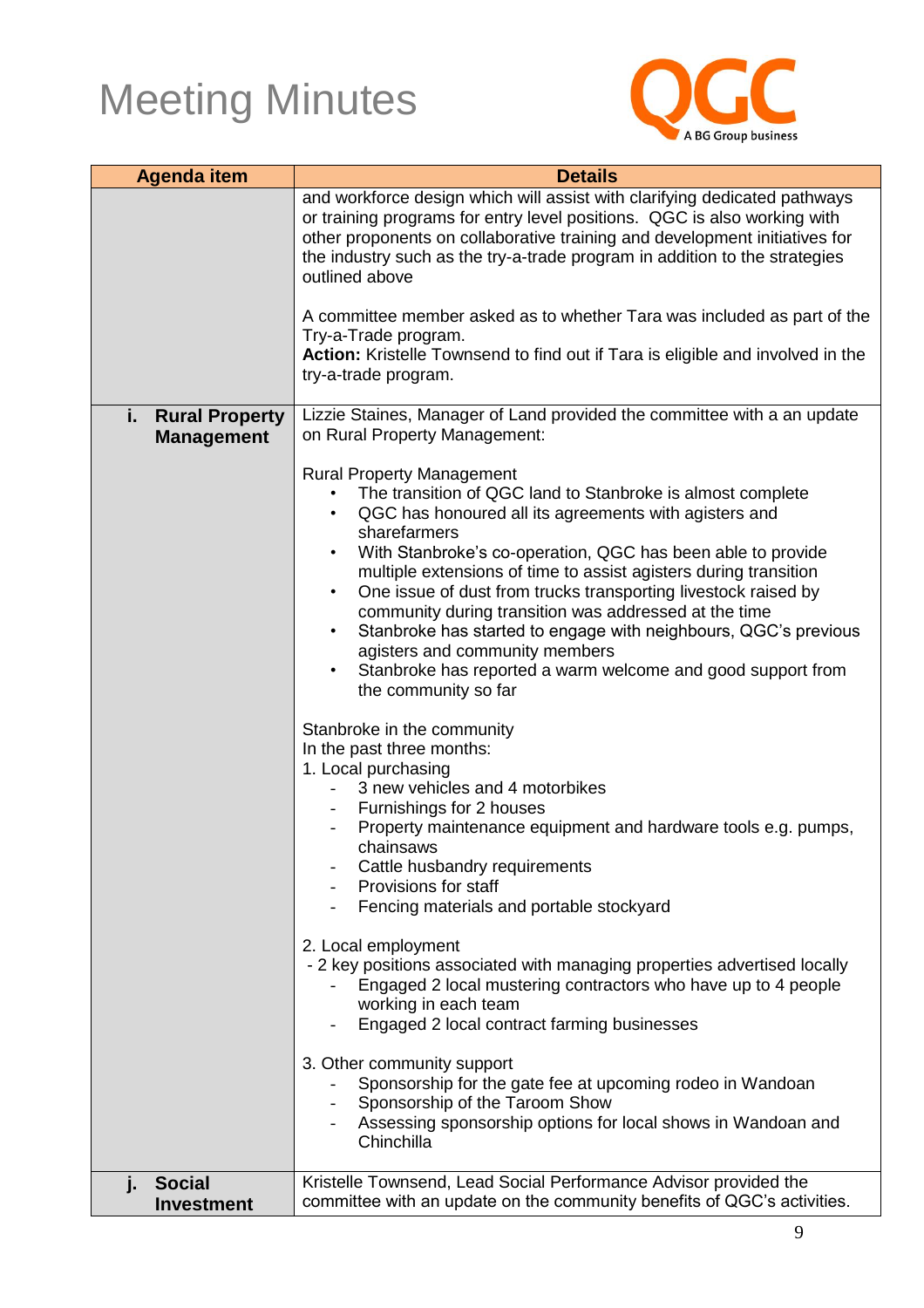

| <b>Agenda item</b>              | <b>Details</b>                                                                                                                                                                                                                                                                                                                                                                                                                                                                                                                                                                                                                                                                                                                                                                                                                                                                                                                      |
|---------------------------------|-------------------------------------------------------------------------------------------------------------------------------------------------------------------------------------------------------------------------------------------------------------------------------------------------------------------------------------------------------------------------------------------------------------------------------------------------------------------------------------------------------------------------------------------------------------------------------------------------------------------------------------------------------------------------------------------------------------------------------------------------------------------------------------------------------------------------------------------------------------------------------------------------------------------------------------|
| <b>Update</b>                   | Key points include:                                                                                                                                                                                                                                                                                                                                                                                                                                                                                                                                                                                                                                                                                                                                                                                                                                                                                                                 |
|                                 | <b>World Science Festival</b><br>From New York to Chinchilla, the World Science Festival Brisbane<br>$\bullet$<br>Regional Program hit town in February.<br>Friday 12 <sup>th</sup> February, 200 students in years 10-12 from Chinchilla SHS,<br>$\bullet$<br>Dalby SHS and Tara State College undertook workshops with<br>Engineers without Borders, making water filters and participated in<br>small group discussions with the industry professionals from the<br>Museum and QGC - including palaeontologists, parasitologists, marine<br>biologist, engineers and a geologist.<br>Saturday 13 <sup>th</sup> February, approximately 2000 people came from around<br>$\bullet$<br>the region; some drove 4 hours to attend.<br>Standing room only for many of the presentations<br>QGC is thrilled this event was so well received and supported – so<br>$\bullet$<br>thank you. Look forward to doing it all again next year. |
|                                 | Enterprise Development - New partnership supporting the agricultural                                                                                                                                                                                                                                                                                                                                                                                                                                                                                                                                                                                                                                                                                                                                                                                                                                                                |
|                                 | sector<br>Partnering with Food Leaders Australia (TSBE) to support the<br>sustainable development of the agribusiness industry in the Western<br>Downs<br>Stage 1 - Agricultural Export Opportunity Forums in April<br>$\bullet$<br>Stage 2 - Unique opportunity for up to 10 Western Downs businesses<br>$\bullet$<br>to receive intensive support for business growth over a 12 month period<br>Focus on preparing companies for exporting into Asia<br>$\bullet$<br>Includes targeted trade mission to China to pursue new opportunities<br>$\bullet$<br>Information available from www.foodleadersaus.com.au<br>$\bullet$                                                                                                                                                                                                                                                                                                       |
|                                 | Upcoming engagement and sponsored activities                                                                                                                                                                                                                                                                                                                                                                                                                                                                                                                                                                                                                                                                                                                                                                                                                                                                                        |
|                                 | Tara, Miles, Chinchilla, Wandoan Annual Show events<br>Wandoan Health Auxiliary Cookbook<br>Juandah Rodeo Association<br>$\bullet$<br>Xtreme Drill Dance, Chinchilla<br>$\bullet$<br><b>Wandoan Gymnastics Club</b><br>$\bullet$<br>Chinchilla One Long Table<br>$\bullet$<br>Clean Up Australia Day<br>$\bullet$<br><b>Tara Polocrosse</b><br>Our sponsorships and donations program has closed while we await                                                                                                                                                                                                                                                                                                                                                                                                                                                                                                                     |
|                                 | direction from Shell.                                                                                                                                                                                                                                                                                                                                                                                                                                                                                                                                                                                                                                                                                                                                                                                                                                                                                                               |
| k. Community<br><b>Feedback</b> | Deb Camden invited members of the committee to share feedback,<br>questions or concerns from their community networks:<br>A committee member raised that some community members particularly<br>within the rural sub-division area were concerned regarding the recent<br>decline of valuations of land within the area. In addition to this rates had<br>also increased.<br>Some members of the community were attributing this to the rapid increase                                                                                                                                                                                                                                                                                                                                                                                                                                                                              |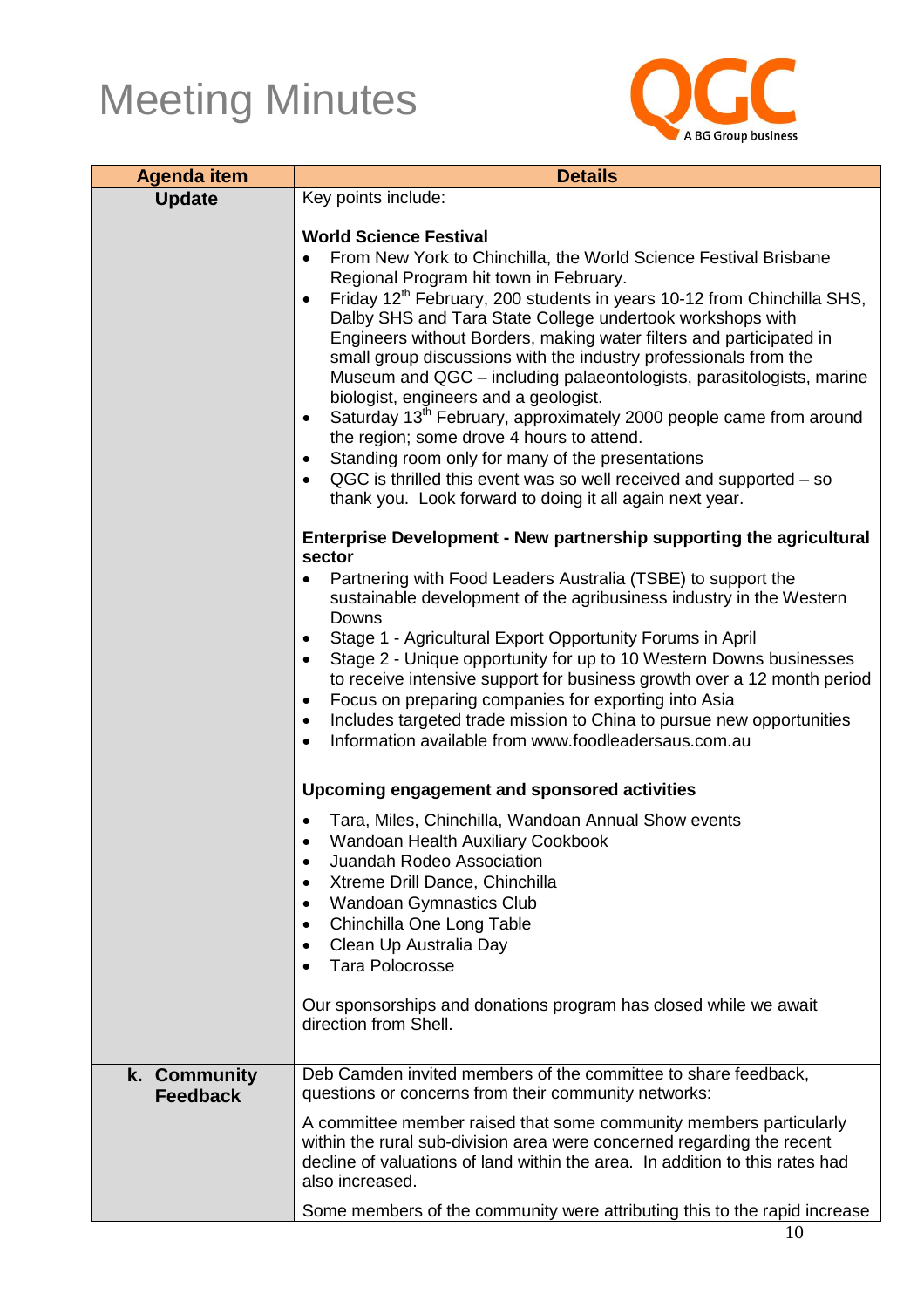

| <b>Agenda item</b>        | <b>Details</b>                                                                                                                                                                                                                                                                                                                                                                                                                                                                                                           |
|---------------------------|--------------------------------------------------------------------------------------------------------------------------------------------------------------------------------------------------------------------------------------------------------------------------------------------------------------------------------------------------------------------------------------------------------------------------------------------------------------------------------------------------------------------------|
|                           | and then decline of resource industry activity in the region while others<br>were attributing it to other reasons.                                                                                                                                                                                                                                                                                                                                                                                                       |
|                           | A committee member commented that valuations are based on the<br>unimproved value of the land and are based on what been sold in a certain<br>area over a period of time whereas rate increases are based on inflation<br>costs which Council needs to take into consideration in order to deliver<br>services to the region.                                                                                                                                                                                            |
|                           | Lizzie Staines mentioned that QGC had commissioned independent<br>research which compares agricultural rural land values within local<br>government areas where there is CSG activity with other local government<br>areas not impacted by CSG activity. The research generally found that in<br>areas where there hasn't been CSG activity, the agricultural land values<br>had generally softened or been more volatile than areas where there was<br>CSG activity. This study only considered agricultural land only. |
|                           | A committee member also commented that lower rents were also changing<br>the demographics of communities in the region.                                                                                                                                                                                                                                                                                                                                                                                                  |
|                           | Carolyn Tillman noted that she would provide feedback back to WDRC<br>regarding the confusion around how rates are determined and whether<br>improvements could be made to better information provision to rate payers<br>regarding this.                                                                                                                                                                                                                                                                                |
| L.<br><b>Actions from</b> | Deb Camden reviewed the actions from the previous meeting.                                                                                                                                                                                                                                                                                                                                                                                                                                                               |
| the previous<br>meeting   | <b>Contractor Human Resource Policy</b>                                                                                                                                                                                                                                                                                                                                                                                                                                                                                  |
|                           |                                                                                                                                                                                                                                                                                                                                                                                                                                                                                                                          |
|                           | Kristelle Townsend to feedback to QGC Human Resources team regarding<br>issue raised around police checks for contractors.                                                                                                                                                                                                                                                                                                                                                                                               |
|                           | QGC cares about our landholders and ensures that the staff/contractors<br>that are entrusted on their properties are following the correct processes<br>and procedures. To ensure we have put in place the following mitigations:                                                                                                                                                                                                                                                                                        |
|                           | • Background checks are a requirement (reference checks) for all<br>contractors and staff                                                                                                                                                                                                                                                                                                                                                                                                                                |
|                           | • All vehicles contain IVMS,                                                                                                                                                                                                                                                                                                                                                                                                                                                                                             |
|                           | • Supervision controls in place (both contractor and client)                                                                                                                                                                                                                                                                                                                                                                                                                                                             |
|                           | • Thorough training is required for all staff and contractors on appropriate<br>processes and procedures regarding land access and our land holders.                                                                                                                                                                                                                                                                                                                                                                     |
|                           | <b>Rural Property Management</b>                                                                                                                                                                                                                                                                                                                                                                                                                                                                                         |
|                           | A rural property management update was provided during the meeting<br>presentation to address further queries regarding this topic.                                                                                                                                                                                                                                                                                                                                                                                      |
|                           | <b>Leased houses in Wandoan</b>                                                                                                                                                                                                                                                                                                                                                                                                                                                                                          |
|                           | QGC is not currently leasing any houses in Wandoan directly. The<br>business owns four houses in the Wandoan community, two of which                                                                                                                                                                                                                                                                                                                                                                                     |